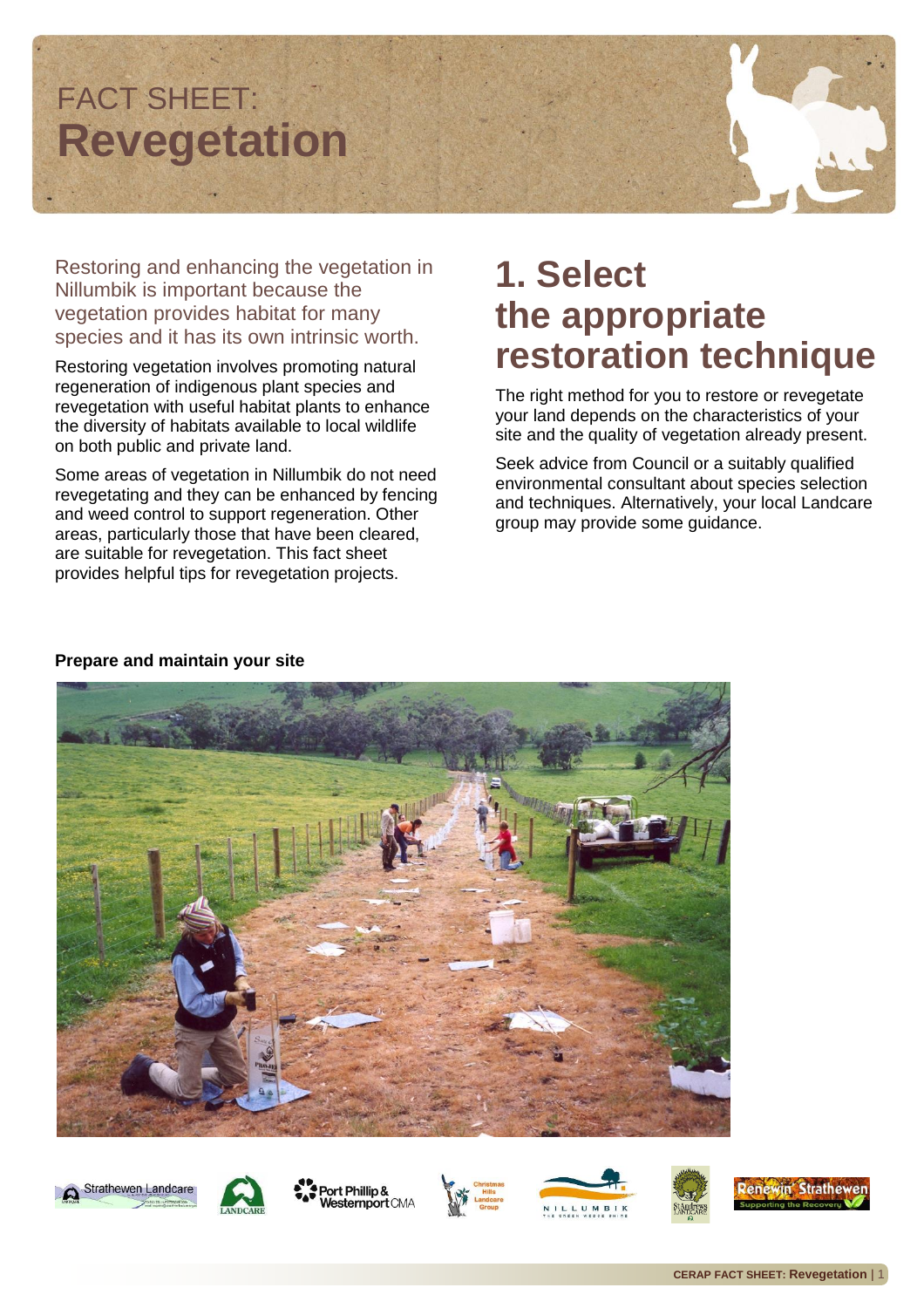Good site preparation is critical if you wish to revegetate your rural property successfully, regardless of whether you plan to seed the site directly or plant out an area.

The basic goal of site preparation is to provide new plants with good growing conditions in the establishment phase, within the site constraints.

There are several site conditions to consider: existing vegetation, salinity, soil fertility, slope, whether there is access for machinery, design of the planting, whether or not herbicides are an option, and cost. The planting site should be prepared in advance to ensure the right techniques can be implemented at the right time.

#### **2. Understand the condition of your soil**

Be aware of your site's history; whether the site has been cut, filled or compacted, or there are erosion problems that require correction before planting.

Salinity may have a significant impact in many areas of Nillumbik. All of these issues will influence the type of site preparation required.

Your local Landcare Group can help you with advice regarding the history and condition of your soil.

#### **3. Control weeds on your site**

Weed control is usually the most important aspect of site preparation. Weeds are a major threat to existing remnant vegetation and the success of any revegetation project. They compete with establishing plants for light, nutrients and water and can significantly reduce the growth of the desired plant.

It is necessary to control weeds around the new plants for at least 12 months after planting and ideally for the first two years.

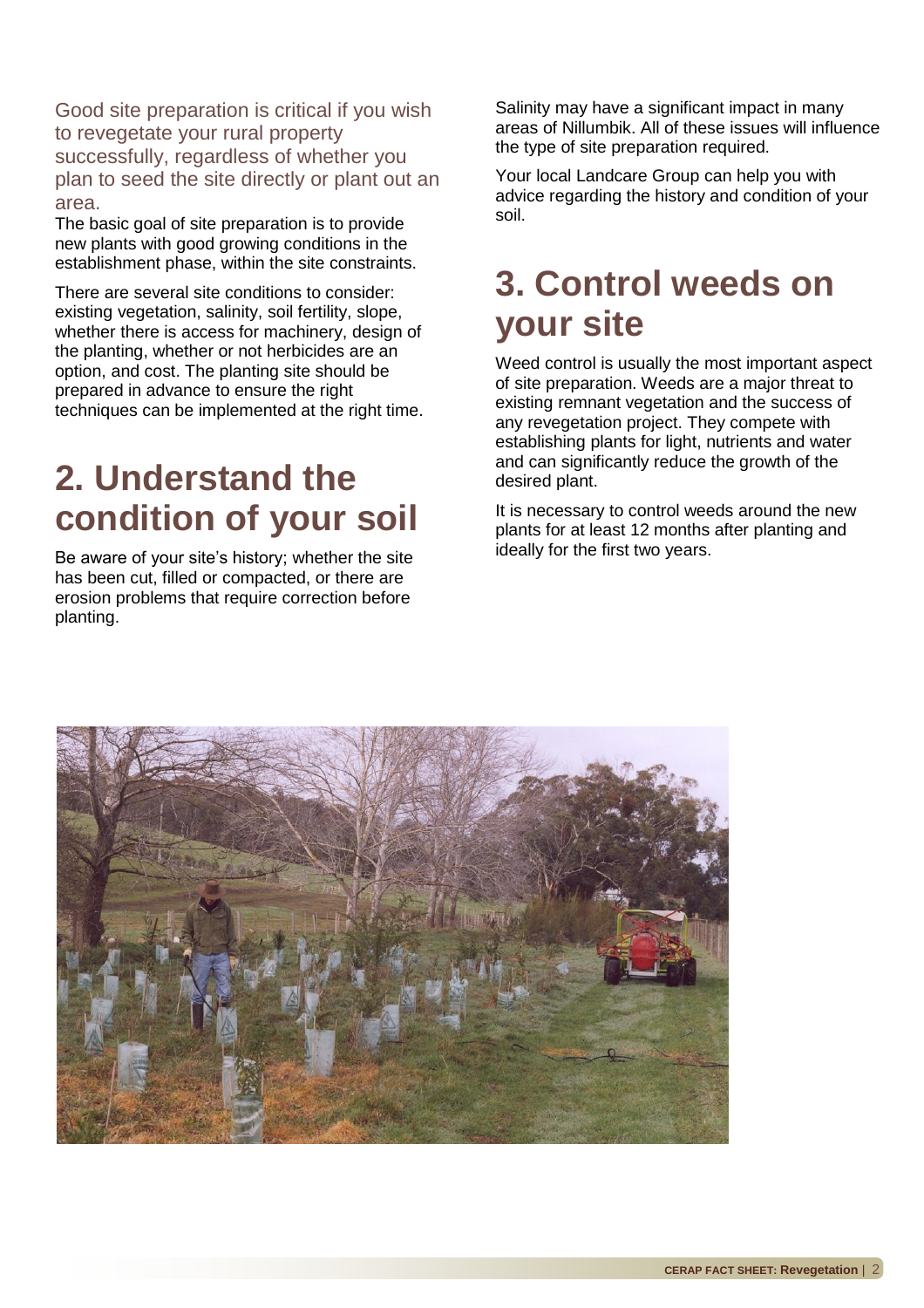### **Protecting plantings**

The basic equipment for planting includes a mattock to dig into the soil or the rip line.

Tree guards and fencing are often used to protect revegetated areas until the plants become established and can withstand the stress caused

#### **Direct seeding**

by rabbits, native animals, wind and domestic stock.

Hardwood stakes are most suitable for guards and three stakes are used per guard with a mallet to hammer them in. Rabbit-proof fences are expensive and are therefore only used in areas where the rabbit problem is extreme.



Direct seeding establishes trees, shrubs and understorey plants by sowing seed directly onto the site to be revegetated – at a fraction of the cost of planting tubestock.

As with all revegetation works, good site preparation and effective weed control are essential for the plants to establish successfully.

For further information about direct seeding, contact Greening Australia Victoria on 9450 5300.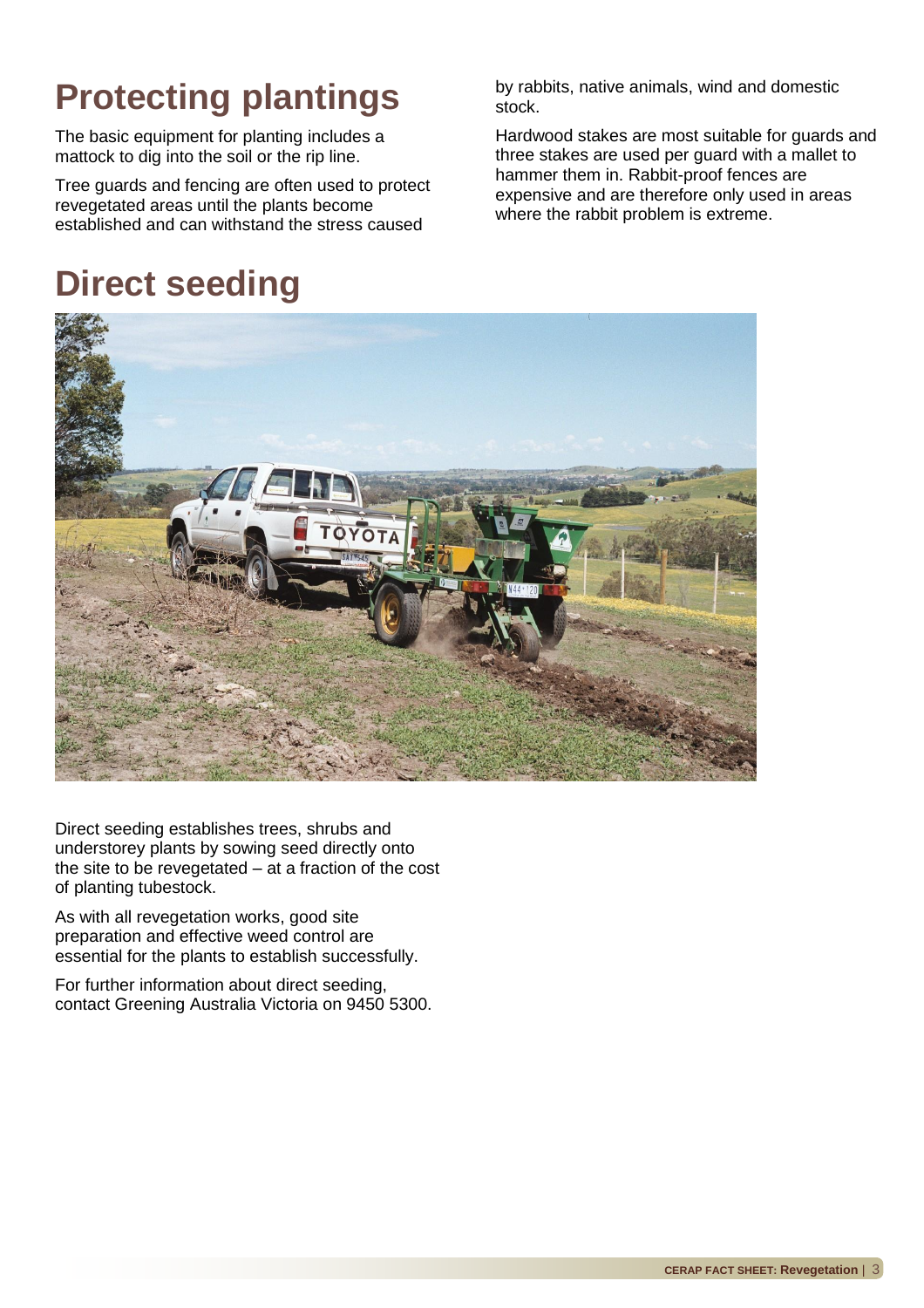#### CASE STUDY: **Establishing shelterbelts with Julia Gibson**

Julia Gibson and her partner Peter Darby bought their property at Arthurs Creek in 1998. They planted their first shelterbelt that year and every year from 1998 to 2007 planted understory plants and approximately 2000 trees.

In total, more than 20,000 plants were established plus 1,600 trees in a firewood plantation in 2002. The firewood is for Julia and Peter's own use and they hope to sell some in future. Some trees are also suitable for commercial sawmilling and take 20-25 years to be ready.

The shelterbelts provide many benefits. Horses and cattle use the shade when it's hot and the shelter when it's cold. Grass grows better in the sheltered paddocks and hangs on better in dry conditions, due to wind protection. It's a great amenity to be able to walk and ride horses through the shelterbelts. They also support biodiversity; lots of native birds fly around all the time and there is evidence of some Ringtail Possums and Sugar Gliders in the area, although they have not been seen in the shelterbelts yet.

There have been challenges. In the first two years caterpillars denuded the *Eucalyptus rubida* (Candelbark) trees. The problem eased by the third year probably because there were more birds and other animals to 'balance' nature. Spraying around plants in their first year is essential, and in the second year it helps. After that, shading starts to block out weeds and grasses.

In some years, the season quickly went from very wet to very dry, which is difficult for some species. In other years, it went from very dry to very wet, and other species don't like that.

In 2002-2003, it was extremely dry, which made it hard for some understory shrubs to survive. There were also drainage problems from past activities, and salinity. Golden Wattles (*Acacia pycnantha*) and Yellow Box (*Eucalyptus melliodora*) both tolerate some salinity, although Golden wattles do not tolerate too much wet or changes from wet to dry.

It was difficult to work out the right distance between plantings. Julia aimed for enough density to provide good shelter but also for plants to be able to survive and regenerate in the long term. There is a risk of having too many trees (they rarely die) and not enough understory plants. Most plants were guarded, but if not they were nipped off by hares or rabbits.

The shelterbelts are very little work now for Julia and Peter. The biggest tasks are monitoring for rabbits and poisoning, spraying blackberries that grow from bird droppings, and occasionally tidying up dead or fallen trees if they are in the way of the path. It is easier to get big areas done in one go and the benefits can be seen sooner.

Julia believes 20 metres should be a minimum width, although she has planted some shelterbelts only 10-12 metres wide which have worked reasonably well. She was concerned about using up too much paddock but now sees that wider shelterbelts work best. It is worthwhile putting a path or track through the plantation for walking and riding. It is also worth considering the use of good contractors, who can do the work in a flash with 'pottiputkis' (treeplanting tools).

Julia and Peter always rip before planting using a winged ripper. Other advice is to plant understory and trees at the same time. Be careful not to plant too many trees, and remember trees mostly survive whereas there is a much higher death rate in understory plants.